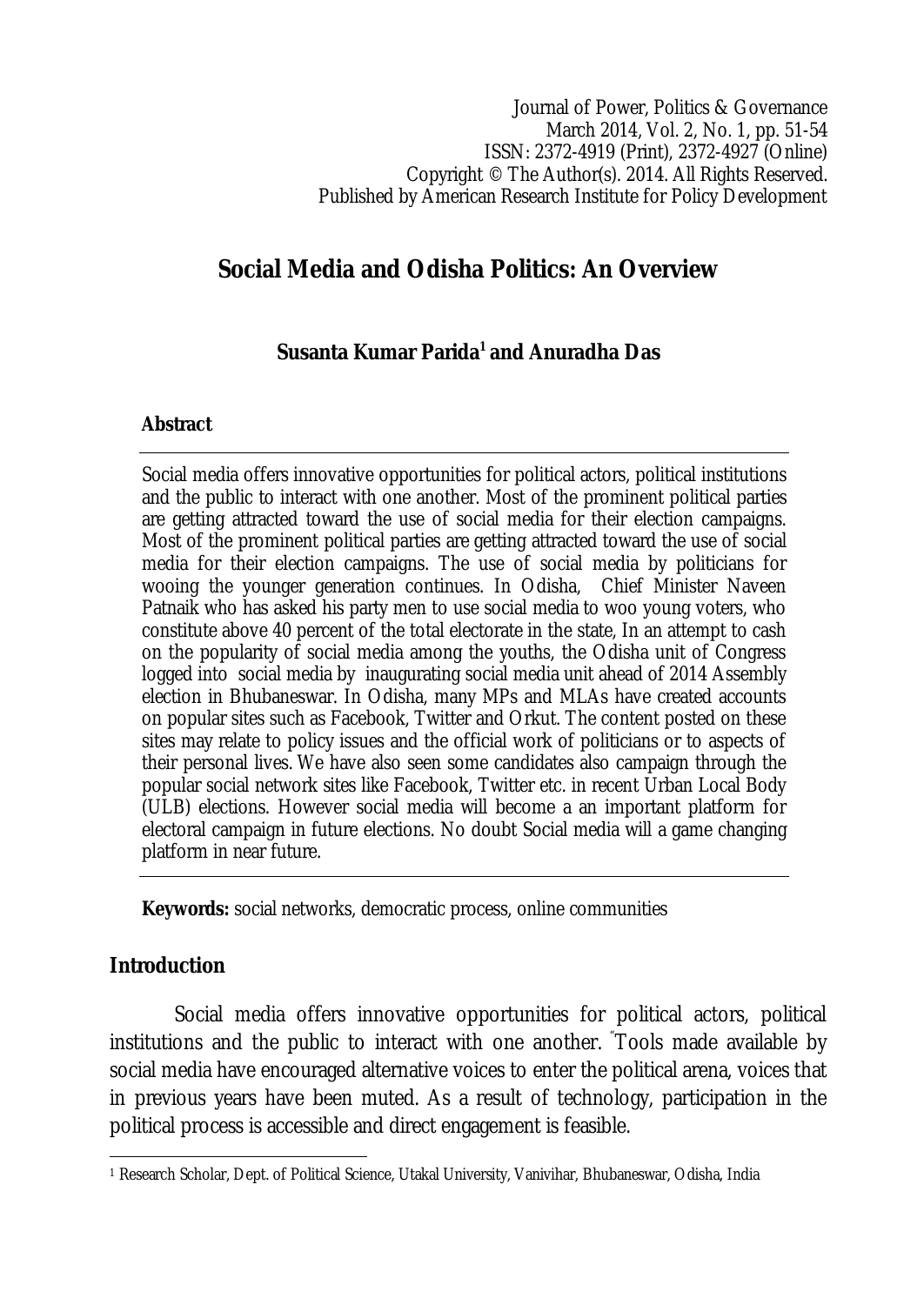Through social sharing, social media users have the opportunity to broadcast political messages. By sharing a campaign or candidates' message, users are becoming advocates of that message. Passing political messages along to friends can have revolutionary effects in enhancing the democratic processes." **<sup>1</sup>**

A social network is a set of people, organizations, or other social entities connected by a set of socially meaningful relationships. When a computer network connects people, it is a social network. It can include and accommodate all types of individuals, in large numbers, who may not have known one another previously. On the other hand, online communities tend to be loosely structured networks with weak identity ties that are difficult to control and have difficulty making decisions .online communities increasing fragmentation in the political system, political elites, institutions and organized groups.**<sup>2</sup>**

#### **Social Media in Odisha Politics**

Social media are becoming increasingly popular among politicians and their organizations as a means to disseminate political messages, learn about the interests and needs of constituents and the broader public, raise funds, and build networks of support. These activities often take place on privately run social networking sites that allow political figures and institutions to communicate with the public in unmediated, high-profile fora. In Odisha, many MPs and MLAs have created accounts on popular sites such as Facebook, Twitter and Orkut.. The content posted on these sites may relate to policy issues and the official work of politicians or to aspects of their personal lives.

Most of the prominent political parties are getting attracted toward the use of social media for their election campaigns. The use of social media by politicians for wooing the younger generation continues.

The latest to join the band wagon is the Chief Minister of Odisha, Naveen Patnaik who has asked his party men to use social media to woo young voters, who constitute above 40 percent of the total electorate in the state, "The new generation is using social media, which is a powerful media for youth communication programmes. We need to be engaged in the social media to communicate with the youths," Patnaik said after inaugurating the party website.**<sup>3</sup>**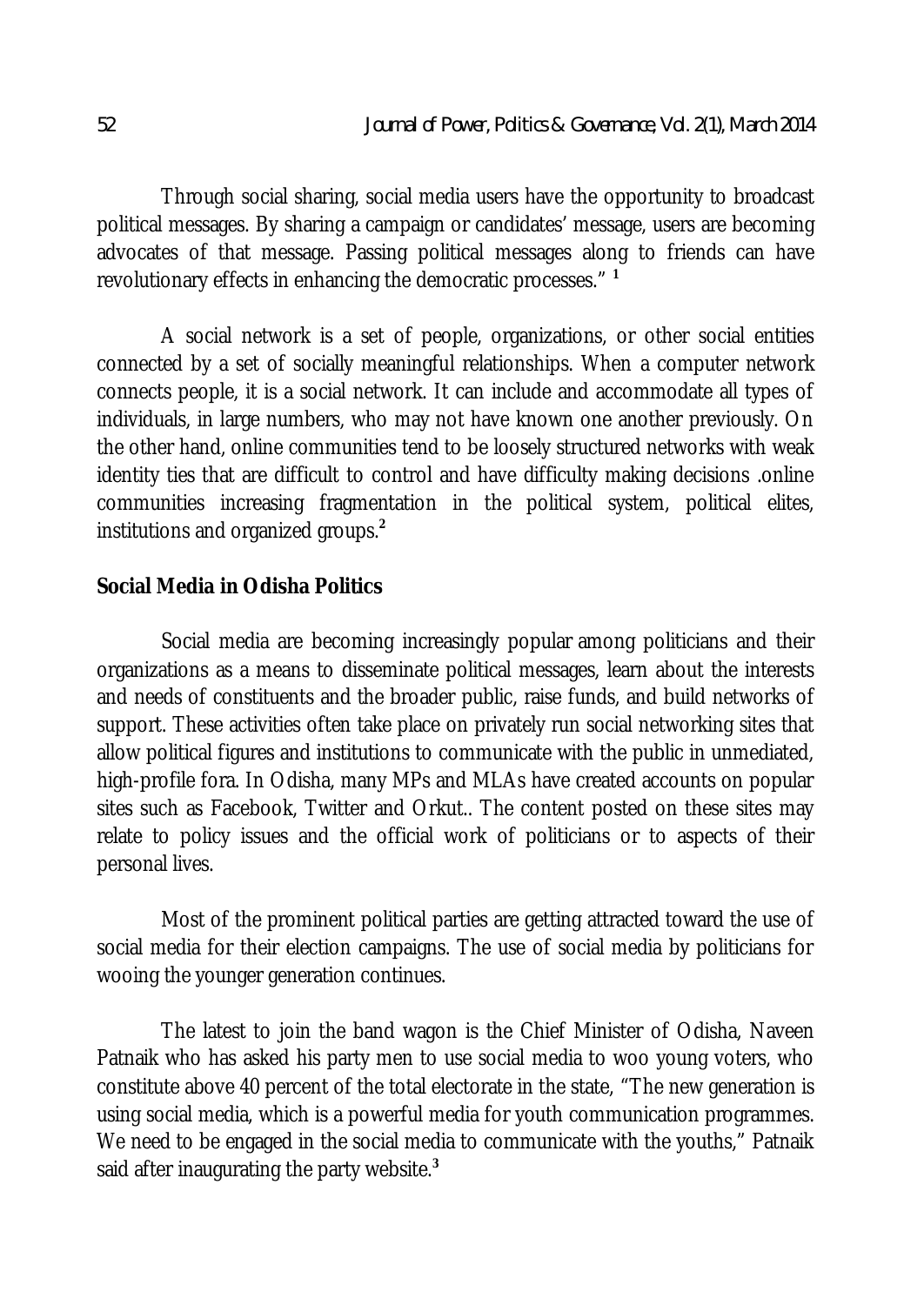The website (www.bjdodisha.org.in), highlighting the welfare programmes initiated by ruling Biju Janata Dal (BJD) government during the last 12 years, $4$  was inaugurated at a workshop organised by Biju Yuba Sampark Committee at the party office here. Naveen Patnaik asked the party's youth wing to reach out to the young people and organise programmes to motivate them. While highlighting the State Youth Policy announced by his government, Patnaik said the government had created opportunities for the youth brigade. He urged the youth to avail the benefits of the policy. Stating that the next decade would be an era of excellence for the youth in the state, he said "the government has initiated many developmental programmes in the state during the last 10 years. The coming 10 years will be an era of excellence for the youth of state." **<sup>5</sup>**

In an attempt to cash on the popularity of social media among the youths, the Odisha unit of Congress logged into social media by inaugurating social media unit ahead of 2014 Assembly election in Bhubaneswar. The All India Congress Committee general secretary and Odisha in-charge BK Hariprasad inaugurated social media unit of the Odisha Pradesh Congress Committee. While inaugurating the new department, AICC general secretary in charge of Odisha, BK Hariprasad shared that the vision of OPCC is to link the urban and rural populations through the social media sites like Facebook, Twitter and LinkedIn. He also added that AICC vice-president Rahul Gandhi has sought daily progress report of this newly-formed department.

The social media team would link the urban and rural populations through the social media site like Facebook, Twitter, Linkdin, etc. Speaking on the occasion the PCC president Jayadev Jena said he has instructed the PCC media department to train at least 50 youths from each district who would write blogs for the party The cell would initiate posting on Facebook, tweeting, emailing and text messaging ward level activities to voters and other agencies.**<sup>6</sup>** Besides these some MPs and MLAs are using Social network sites for their popularity. We have also seen some candidates also campaign through the popular social network sites like Facebook, Twitter etc. in recent Urban Local Body (ULB) elections.

However social media will become a an important platform for electoral campaign in future elections. No doubt Social media will a game changing platform in near future.